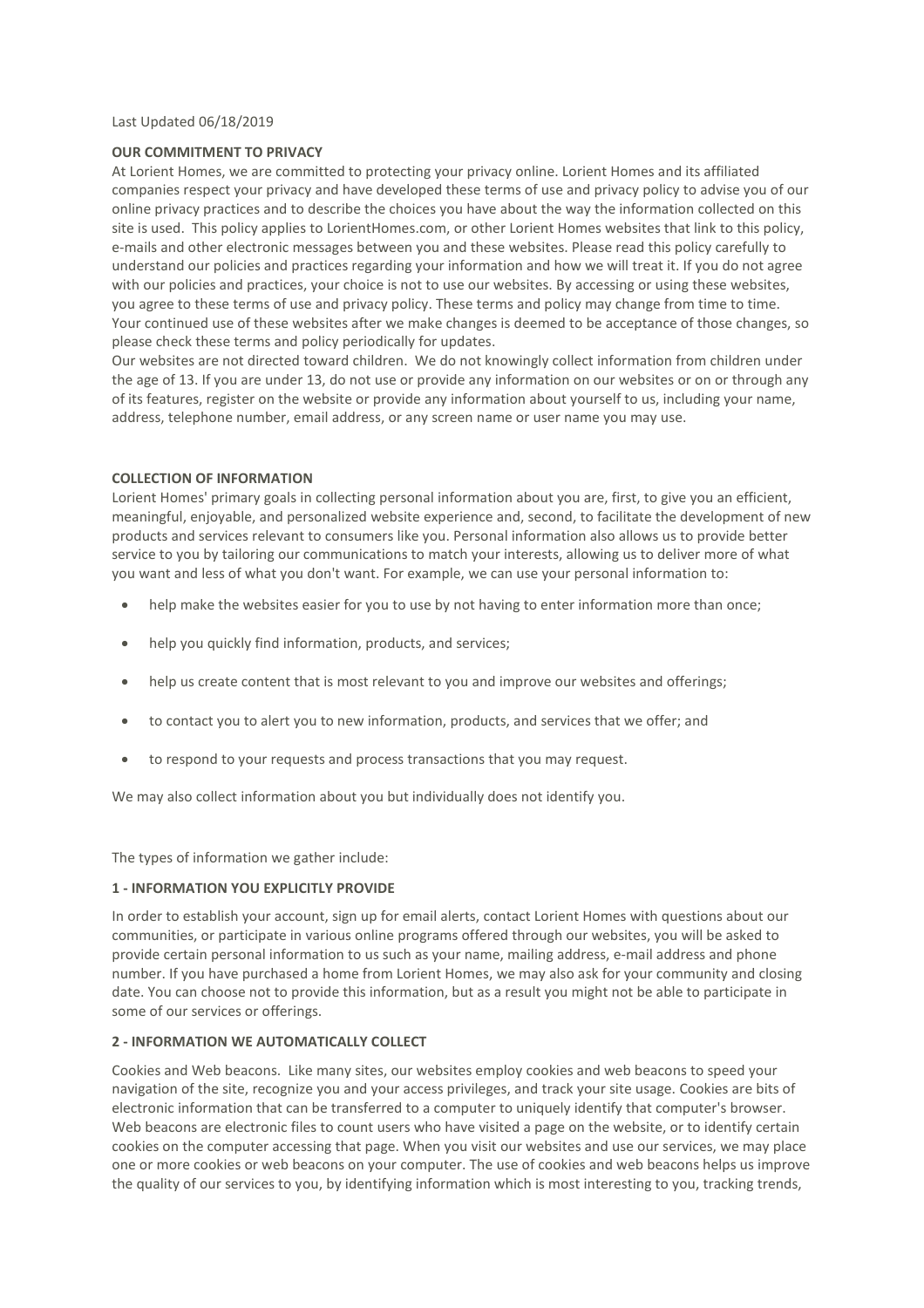or storing your preferences and information you may want to retrieve on a regular basis, such as your favorite floorplans. Cookies also may be used for purposes such as user identification, promotional campaigns and tracking other statistical information, such as, without limitation, time spent on a particular site or webpage and number of pages visited. We also may use these technologies to collect information about your on-line activities over time and across third party websites or other online services as they relate to Lorient Homes. The information we collect automatically is statistical data and does not include personal information, but we may maintain it or associate it with personal information we collect in other ways, such as if you registered on the websites or that we receive from third parties. At any time, you may adjust settings on your browser to refuse cookies. However, if you choose to disable cookies, some of the features and services on our websites will not operate properly.

Third-party cookies. We may work with service providers and advertising networks to help tailor site content to users or to serve ads on our behalf. These companies may employ cookies and web beacons to measure advertising effectiveness and track users' activities across different websites over time. Any information that these third parties collect via cookies and web beacons is not linked to any personal information collected by Lorient Homes. They may use information about you to provide you with interest-based (behavior) advertising or other targeted content. We do not control these third parties' tracking technologies or how they may be used. If you have any questions about an advertisement or other targeted content, you should contact the responsible party directly. You may opt-out of having cookies placed on your device at any time. Please refer to your browser Help instructions to learn more about cookies and how to manage their use.

Some Internet browsers offer what often are referred to as "do not track" mechanisms for browser users to automatically signal privacy preferences to websites that they visit. Our site(s) do not currently respond to donot-track-signals. You can exercise other choices available to you, including limiting the placement of browser cookies on your device using your browser's cookie control features and other choices described in this Policy.

Usage logs. When you are on our websites, your computer communicates a variety of information to computer servers, including the existence of cookies, your Internet Protocol address, and information about your browser program. We also create a record of what information you are requesting, such as the page or subject areas you are visiting. This information allows us to measure site activity to provide a better user experience. Our website may also use outsourcing programs to assist us in analyzing this data to improve our website.

# **USAGE AND DISCLOSURE OF INFORMATION**

Internal Use: In addition to the uses of personal information described elsewhere in this policy, we also may use your personal information to improve the websites' content and user experience and for our own marketing efforts (including marketing our services and products to you), and to determine general marketplace information about visitors to the websites. Lorient Homes also may use information for market research purposes, development of prospect lists and project and product planning. The use of our website constitutes your permission for such uses.

Communications with You: We will use your personal information to communicate with you to respond to your inquiries and requests, and to send you electronic or other messages about a property in one of our communities or an offering from one of our subsidiaries. We may send you a confirmation email when you register with us. If you submit your email address, we use it to deliver information to you. We always permit you to unsubscribe or opt out of future emails (see the opt out section below for more details).

External Use: We want to provide you with excellent service and offer you an outstanding experience on our websites. We do not sell, rent, trade, license or otherwise disclose your specific personal information to any third parties for marketing purposes. We may disclose aggregated information about our users and information that does not identify any individual without restriction.

If you choose to make information available to the public through comment functions offered through our website or social media and networking functionality, this information will be visible to third parties. Please take care in deciding what information you choose to make available through these vehicles, as we do not control the manner in which recipients or persons who may see the information may use or re-disclose the information that you choose to provide.

We may provide personal information about you to service providers and other third parties that perform functions on our behalf, in which case we require them to take steps to safeguard the information and limit their use of the information to the services they are performing on our behalf.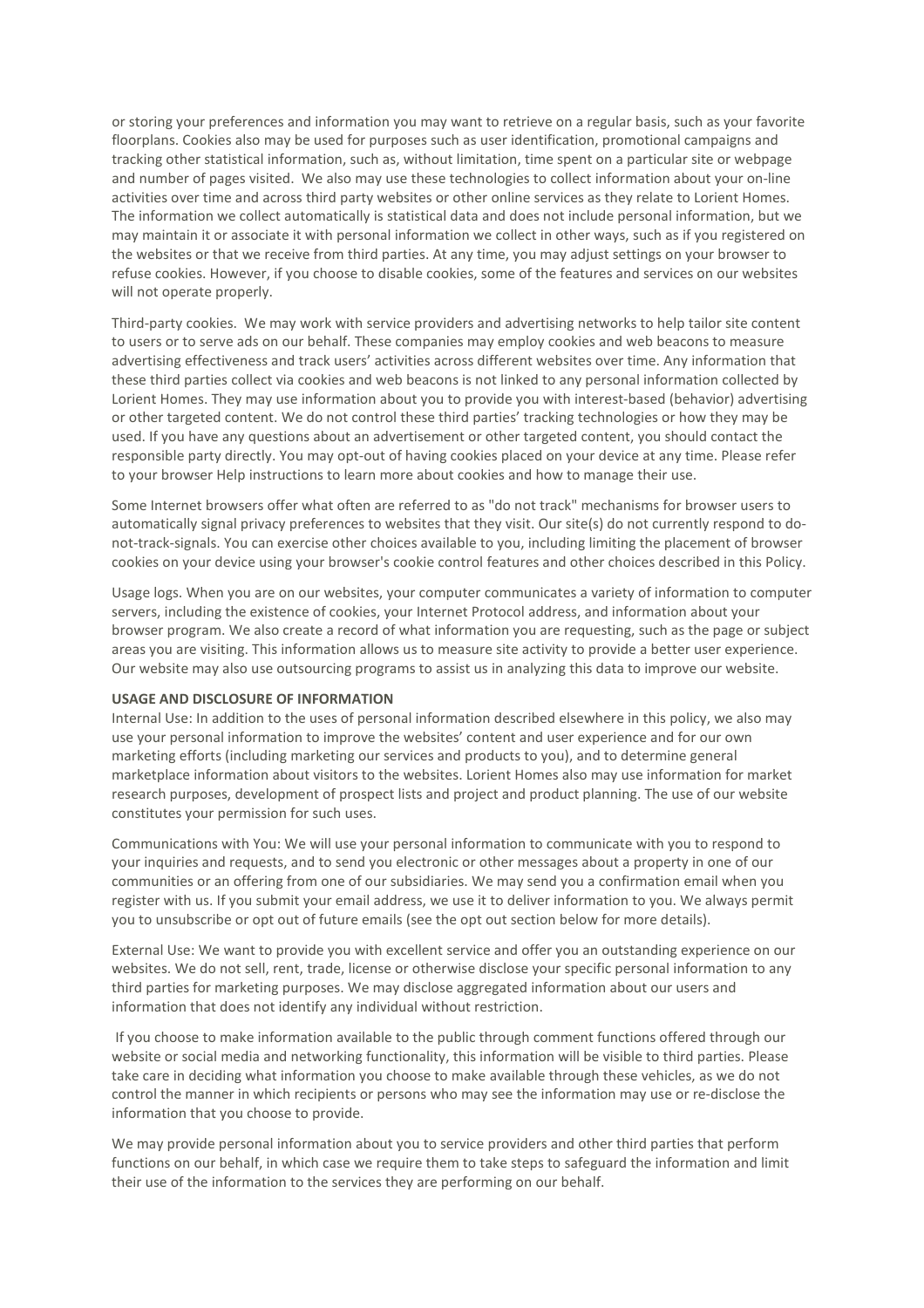We may provide personal information about you to a buyer or other successor in the event of a merger, divestiture, restructuring, reorganization, dissolution, or other sale or transfer of some or all of our assets, whether as a going concern or as part of bankruptcy, liquidation, or similar proceeding, in which personal information held by our Company about our website users is among the assets transferred.

Additionally, we use your personal information for any other purposes for which you provide it and for any other purposes disclosed by us when you provide the information and otherwise with your consent.

We also may disclose personal information when required by law or in our good faith determination that such action is necessary in order to comply with the law or legal process, the disclosure is pertinent to judicial or governmental investigations or proceedings, to protect our legal interests or the disclosure is necessary for the safety of us, our customers or the public.

## **INDEMNIFICATION**

You agree to defend, indemnify, and hold harmless Lorient Homes, its affiliates, licensors, and service providers, and its and their respective officers, directors, employees, contractors, agents, licensors, suppliers, successors, and assigns from and against any claims, liabilities, damages, judgments, awards, losses, costs, expenses, or fees (including reasonable attorneys' fees) arising out of or relating to your violation of these terms of use and privacy policy or your use of the Website, including, but not limited to, any use of the Website's content, services, and products other than as expressly authorized in these terms of use and privacy policy or your use of any information obtained from the Website.

## **WAIVER AND SEVERABILITY**

No waiver by Lorient Homes of any term or condition set out in these terms of use and privacy policy shall be deemed a further or continuing waiver of such term or condition or a waiver of any other term or condition, and any failure of Lorient Homes to assert a right or provision under these terms of use and privacy policy shall not constitute a waiver of such right or provision.

If any provision of these terms of use and privacy policy is held by a court or other tribunal of competent jurisdiction to be invalid, illegal, or unenforceable for any reason, such provision shall be eliminated or limited to the minimum extent such that the remaining provisions of the terms of use and privacy policy will continue in full force and effect.

# **ENTIRE AGREEMENT**

The terms of use and privacy policy constitute the sole and entire agreement between you and Lorient Homes regarding the website(s) and supersede all prior and contemporaneous understandings, agreements, representations, and warranties, both written and oral, regarding the website(s).

### **ASSIGNMENT**

Lorient Homes may assign its rights and duties under the terms of use and privacy policy to any party at any time without notice to the user.

# **PROHIBITED USES OF OUR WEBSITE(S)**

You may use the Website only for lawful purposes and in accordance with the terms of use and privacy policy. You agree not to use the Website:

- In any way that violates any applicable federal, state, local, or international law or regulation (including, without limitation, any laws regarding the export of data or software to and from the US or other countries).
- For the purpose of exploiting, harming, or attempting to exploit or harm minors in any way by exposing them to inappropriate content, asking for personally identifiable information, or otherwise.
- To transmit, or procure the sending of, any advertising or promotional material, including any "junk mail", "chain letter", "spam", or any other similar solicitation.
- To impersonate or attempt to impersonate the Company, a Company employee, another user, or any other person or entity (including, without limitation, by using email addresses associated with any of the foregoing).
- To engage in any other conduct that restricts or inhibits anyone's use or enjoyment of the Website, or which, as determined by us, may harm the Company or users of the Website or expose them to liability.

Additionally, you agree not to: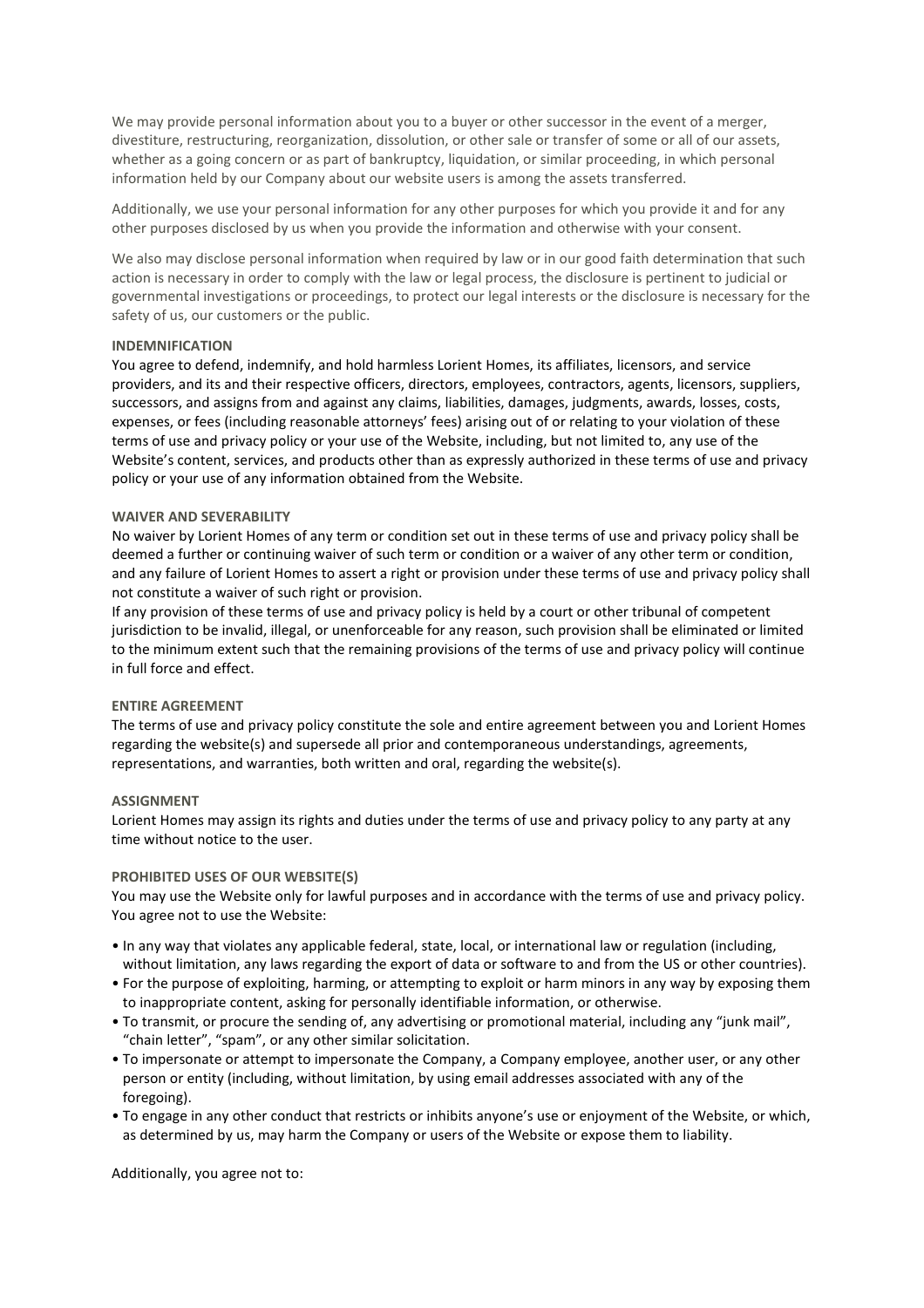- Use the Website in any manner that could disable, overburden, damage, or impair the site or interfere with any other party's use of the Website, including their ability to engage in real time activities through the Website.
- Use any robot, spider, or other automatic device, process, or means to access the Website for any purpose, including monitoring or copying any of the material on the Website.
- Use any manual process to monitor or copy any of the material on the Website or for any other unauthorized purpose without our prior written consent.
- Use any device, software, or routine that interferes with the proper working of the Website.
- Introduce any viruses, Trojan horses, worms, logic bombs, or other material that is malicious or technologically harmful.
- Attempt to gain unauthorized access to, interfere with, damage, or disrupt any parts of the Website, the server on which the Website is stored, or any server, computer, or database connected to the Website.
- Attack the Website via a denial-of-service attack or a distributed denial-of-service attack.
- Otherwise attempt to interfere with the proper working of the Website.

### **HOW TO OPT-OUT OF COMMUNICATIONS OR DELETE/MODIFY YOUR INFORMATION**

Company Communications If you would like to opt-out of any of our corporate communications please use the opt-out mechanism provided in our communication, if any, or contact us via our online contact page or via email at [privacy@lorienthomes.com](mailto:privacy@lorienthomes.com) and please specify the nature of your request.

Accessing and Correcting Your Information You also can contact us through our online contact page to request that we modify or delete information that you have provided to us. You can review and change your personal information by logging into the website and visiting your account profile page.

You may also send us an email at [privacy@lorienthomes.com](mailto:privacy@lorienthomes.com) to request access to, correct or delete any personal information that you have provided to us. We cannot delete your personal information except by also deleting your user account. We may not accommodate a request to change information if we believe the change would violate any law or legal requirement or cause the information to be incorrect.

Tracking Technologies and Advertising. To stop tracking technologies and advertising, you can set your browser to refuse all or some browser cookies, or to alert you when cookies are being sent. If you disable or refuse cookies, please note that some parts of this website may then be inaccessible or not function properly.

Targeted Advertising. If you do not want us to use information that we collect or that you provide to us to deliver advertisements according to our advertisers' target-audience preferences, you can opt-out by setting your browser to disable or refuse cookies. If you disable or refuse cookies, please note that some parts of this site may then be inaccessible or not function properly.

We do not control third parties' collection or use of your information to serve interest-based advertising. However, these third parties may provide you with ways to choose not to have your information collected or used in this way.

#### **DATA SECURITY**

We take reasonable measures to safeguard information that we collect through our website. While we use administrative, physical and technical safeguards to protect your personal information, we cannot guarantee complete security. 100% complete security does not presently exist anywhere online or offline. While we strive to protect your personal information, you must also take steps to protect your information. We urge you to take every precaution to protect your personal information while you are on the Internet. Any transmission of personal information to us is at your own risk. We are not responsible for circumvention of any privacy settings or security measures contained on the websites.

#### **THIRD-PARTY WEBSITES**

This online privacy policy only applies to our websites. Our websites also include links to other websites operated by third parties, which are subject to their own privacy policies. If you visit another website, we recommend that you review the online privacy policy of that website to determine how the operator of that website will handle personal information collected through that website. For your convenience, for example, we may offer links to online tools which allow you to share content from our website with third parties or sites of your choosing. Your use of such tools, sometimes called "widgets", is subject to the privacy policy applicable to the tool or widget that you use. Lorient Homes may also offer links to third-party sites that provide, for